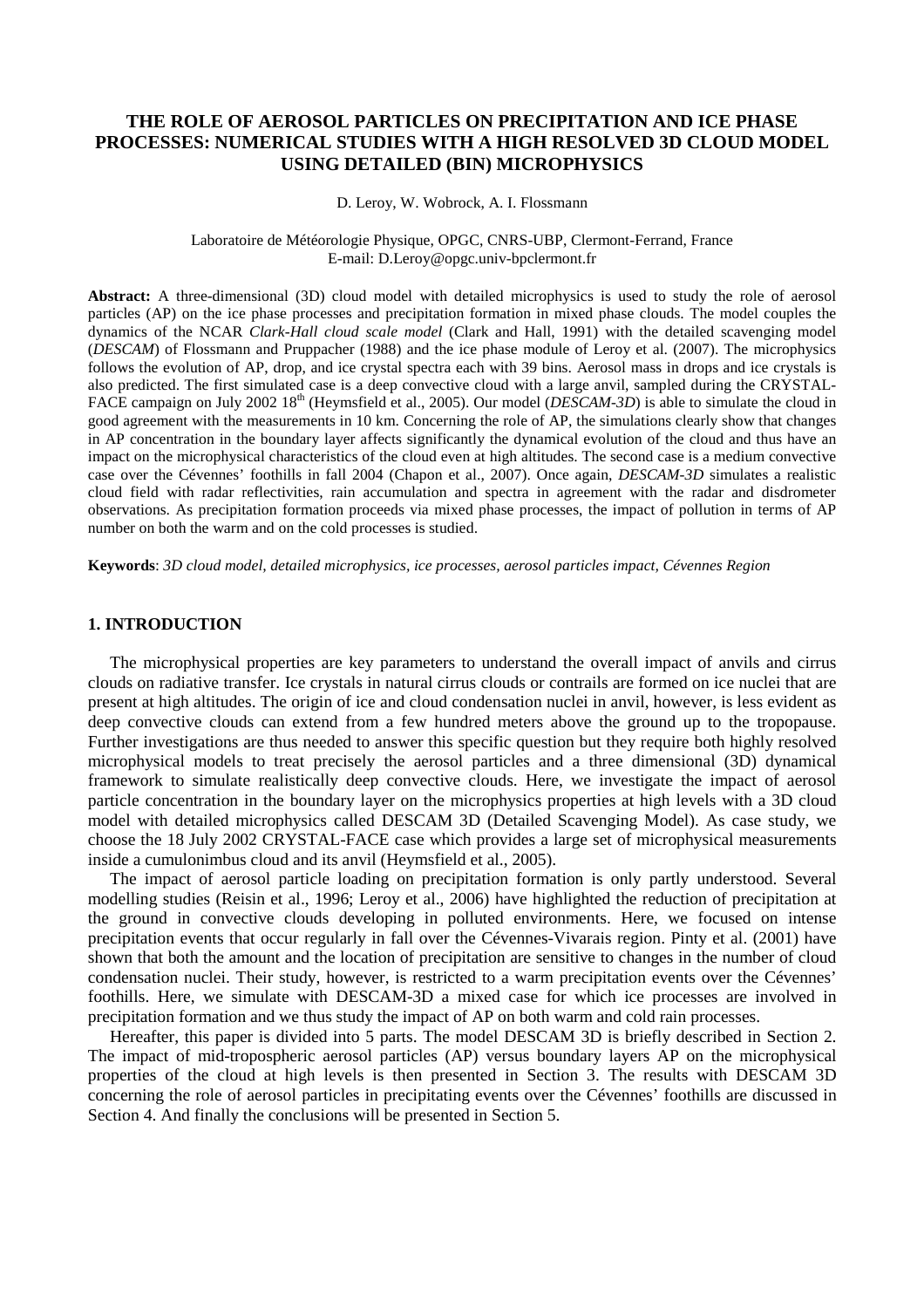# **2. MODEL DESCRIPTION**

The 3D model with detailed (bin) microphysics couples the 3D non-hydrostatic model of Clark and Hall (1991) with the Detailed Scavenging Model (DESCAM, Flossmann and Pruppacher., 1988, Leroy et al., 2007) for the microphysical package. To summarize briefly, the microphysical model employs five distribution functions: *fAP*, *fd*, *f<sup>i</sup>* are number distributions functions respectively for the wet aerosol particles (AP), the drops and the ice crystals and *gAP,d* and *gAP,i* account for the mass distribution of aerosol particles inside drops and ice particles. The five functions cover 39 bins grids from 1 nm to 6 µm radius for the wet AP and from 1 µm to 6 mm radius for the liquid or solid hydrometeors. The detailed microphysics introduces 195 supplementary variables in addition to the initial code.

The microphysical processes that have been implemented are: AP growth and activation/deactivation, condensation and evaporation of droplets, coalescence, homogeneous and heterogeneous nucleation, vapour deposition on ice crystals and riming. Droplet nucleation relies on the calculation of the activation radius derived from Koehler equation, but is also dependent on temperature as described in Leroy et al. (2007). Growth rate of drops and ice crystals are given by Pruppacher and Klett (1997). Homogeneous and heterogeneous nucleation follows respectively Koop et al. (2000) and Meyers et al. (1992). Ice crystals are assumed to be spherical and the density of ice is set to  $0.9 \text{ g m}^3$ .

### **3. CRYSTAL-FACE CUMULONIMBUS**

#### **3.1 Model Setup**

The model domain covers 32 x 32 km in the horizontal and 15 km high in the vertical. The resolution is 250 m for both the horizontal and the vertical coordinates. The dynamical time step is 1 second. The thermodynamical conditions are given by the sounding from Miami airport, 15 UTC. To initialise convection, a thermal bubble is placed in the north east part of the model domain and is kept during the first ten minutes of integration.

To initialise the microphysics, vertical profiles of aerosol particle spectra are needed. In our simulations, aerosol particles spectra are almost identical to those used by Fridlind et al. (2004) in their cases called "clean" and "polluted". Aerosol particles spectra follow log-normal distributions and the total number of aerosol particles in the boundary layer is  $400 \text{ cm}^3$  in the clean case and 6500 cm<sup>-3</sup> in the polluted one.

#### **3.2 Results**



**Figure 1 :** Mean ice particle mass spectra at 8 and 10 km height after 38 min of integration for both the clean and the polluted case.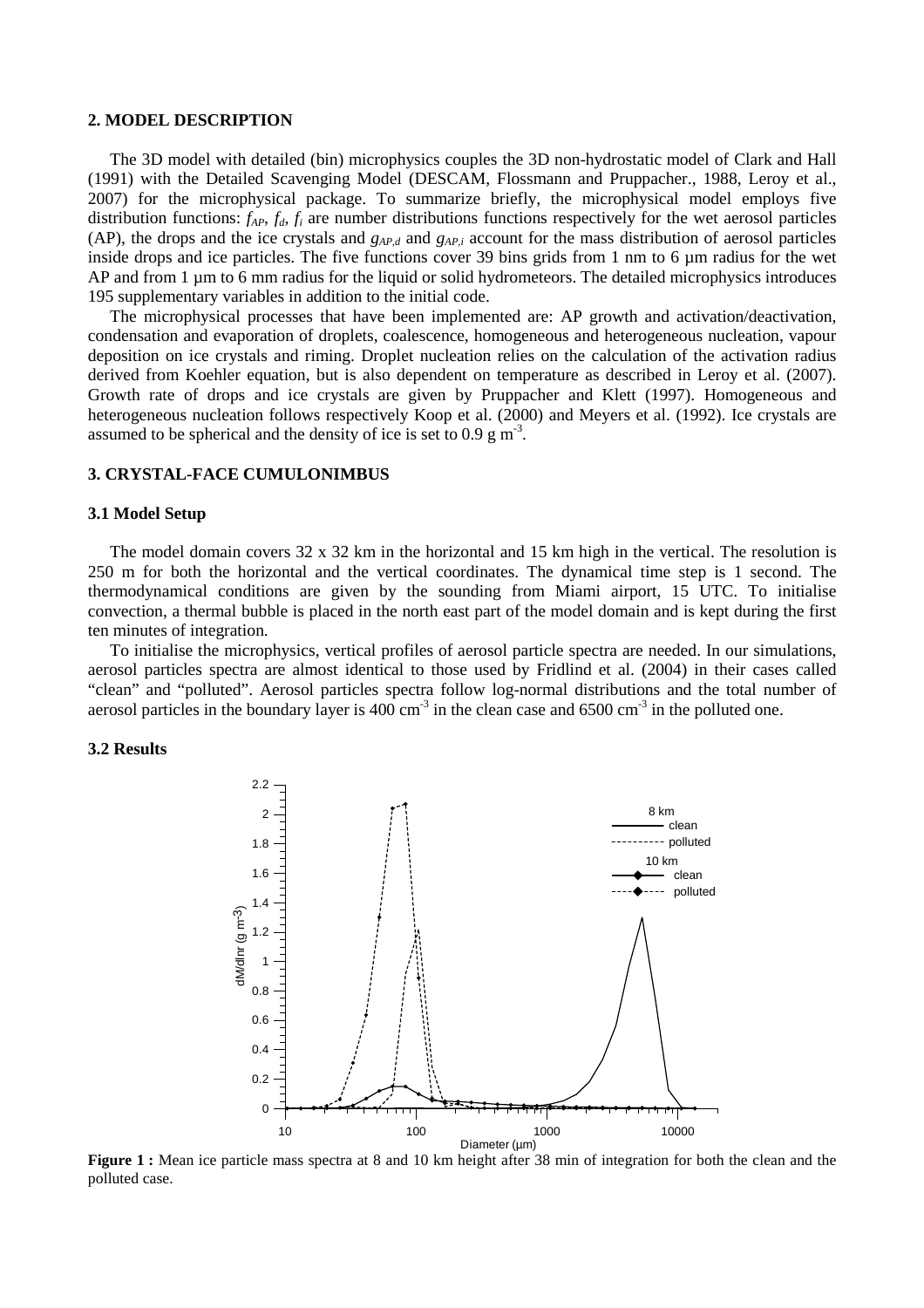Ice crystals spectra at 8 and 10 km are shown in Fig. 1. In the polluted case, the size of the ice crystals never exceeds 300 µm in diameter at 8 as well as at 10 km height. In the clean case, there are very few ice crystals with diameters above 300 µm at 10km whereas at 8 km, the ice spectrum covers now diameters from 1 mm to 1 cm. The size and number of ice crystals are thus very different between the two cases. Therefore, we can conclude that changes in the aerosol particles concentration in the boundary layers influences significantly the ice crystal spectra at high altitudes.

Detailed investigation on the impact of AP in the boundary layer shows in fact that the dynamic of the cloud is largely changed when the cloud develops in a polluted instead of a clean airmass. In the clean cloud, raindrops form early in cloud evolution and fall down through cloud updraft. In a polluted environment, a large number of cloud droplets form and delay rain formation. The main updraft core contains mainly small cloud drops. Thus, the polluted cloud develops faster and reaches higher levels than the clean one. Those results are in agreements with the findings of Khain et al. (2005). As AP in the boundary layer influence the dynamics, the clean and polluted clouds evolve differently and finally the AP loading of the boundary layer can significantly influence the microphysics at high levels (see Fig. 1).

## **4. INTENSE PRECIPITATION OVER THE CEVENNES-VIVARAIS REGION**

### **4.1 Model Setup**

In the second case study, the model domain is  $128 \times 128$  km<sup>2</sup> horizontally with a resolution of 1 km. The vertical grid is the same as for CRYSTAL-FACE simulations. The time step is 4 s. The dynamical model is initialised with the sounding from Nîmes, 23 UTC, October 2004  $27<sup>th</sup>$ . Aerosol spectra follow Jaenicke (1988) for a continental airmass. Aerosol number starts from roughly  $700 \text{ cm}^3$  near the ground, then decreases exponentially until 3 km height and remains afterwards constant. In order to simulate a more polluted environment, the number of aerosol particles is increased by a factor of 3.

#### **4.2 Results**



**Figure 2 :** a) Observed and simulated raindrop spectra. b) Difference in rain amount at the ground between the continental and the polluted cases after 4 h of integration.

During fall 2004, disdrometer measurements were performed in Alès (Chapon et al, 2007). Fig 2a compares observed and simulated raindrop spectra and clearly shows that the model results are in good agreement with the disdrometer measurements.

Fig. 2b represents the difference in the rain amount at the ground between the continental and the polluted cases. Over the Cévennes' foothills, the rain amount is sometimes larger in the continental case (red regions) and sometimes lower (blue regions) than in the polluted run. This is the result of small differences in the precise location of the maxima values in the rain accumulation between the two cases, as already pointed out